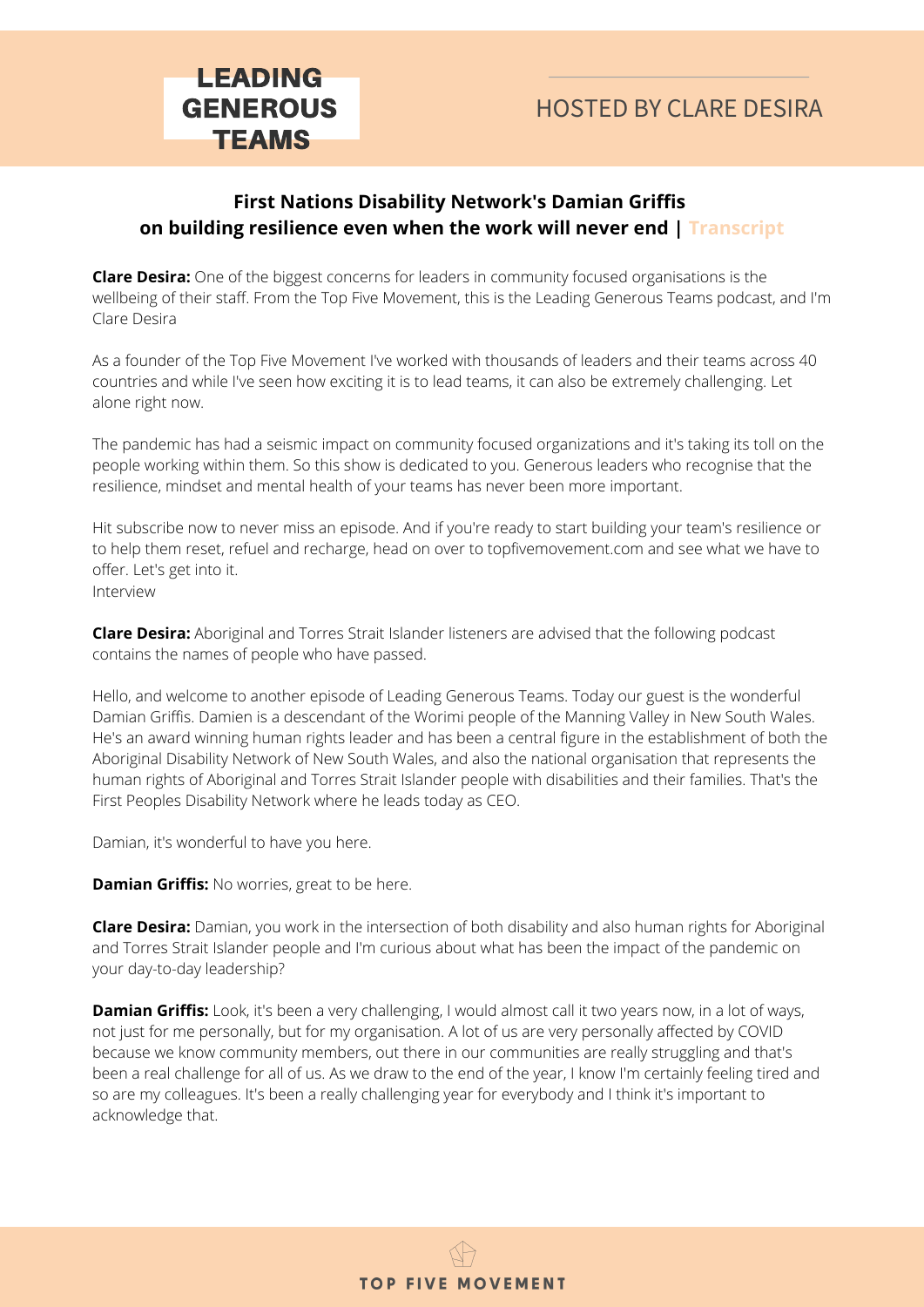**Clare Desira:** Yeah, it sure has. Day-to-day in your leadership, what's been the difference do you think in these last two years, compared with previously?.

LEADING GENEROUS **TEAMS** 

**Damian Griffis:** The obvious thing is none of us have lived through a pandemic before, but I think what's been really challenging for my organisation, and I know from talking to people outside of the First Peoples Disability Network, is that connectedness has been very different this year. So we haven't physically been in the office together. My staff and the teams have been working online, often from our homes, and we're a kind of organisation that actually really benefits from people being together and supporting one another very directly. So that's been a really significant challenge.

We've got staff located around the country too, so another challenge throughout the COVID period has been that some of us are in very different situations. Our staff in Queensland may be lockeddown for a period, and then us in Sydney for another period, or whatever it might be. So it's been a real challenge to sort of juggle that when you're a national organisation, the different status that people are faced with in terms of COVID restrictions and being able to move around.

But the ability to get around and about directly to community has probably been our biggest struggle, because that's something we do all the time and we haven't been able to do that as much as we'd like to in the last couple years.

**Clare Desira:** I bet a part of your work is really fuelled by getting out and connecting with people in community as well. So I'm sure that's been having an impact on you too.

**Damian Griffis:** Definitely Clare that that's another big factor. We're the kind of organisation that if we're sitting behind our desks, we're not doing our job properly. We have to be out and about directly meeting with our community members with disability, and often the people we're spending time with are located outside of the urban centres. So we spend a lot of time in regional, remote Australia. I myself spend a lot of time in Canberra and Melbourne. I think that's been a real struggle for us, because that keeps us connected to what's going on on the ground. So it's been a real shift actually, to move away from being able to work that way.

Having said that though, that's presented some opportunities too that we haven't had before. So it's had some positive elements to it too.

**Clare Desira:** Tell us about some of the opportunities it's presented.

**Damian Griffis:** It's given us a bit more time to sort of slow down, do a bit more reflecting, contemplate a bit more what we're going to do as an organisation as we continue to grow. We've got a little bit less reactive, a bit more about where we're heading as an organisation strategically, because we haven't spent the same amount of time as we normally would out and about.

So there's been some silver lining there.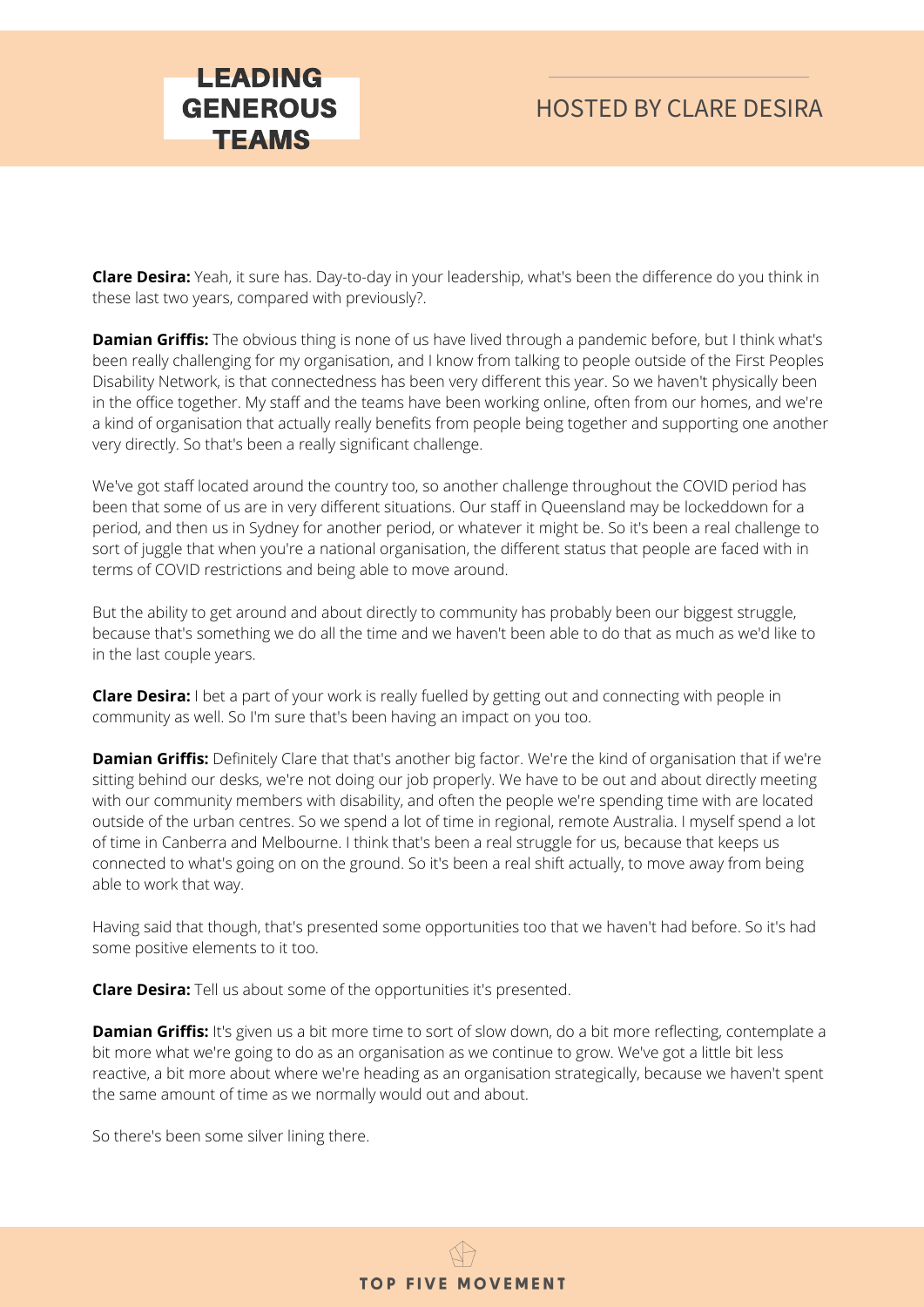**Clare Desira:** It sounds like you're a bunch of action takers as well. So when you can't take action, instead of just falling flat, you've found other ways to move forward, even if that's meant slowing down.

LEADING GENEROUS **TEAMS** 

**Damian Griffis:** I think that's right Clare. You're right, we're very much an action oriented organisation where we're each personally committed to supporting our community members with disability across the country. We've had to do that in a different way now. So we've had to sort of pivot to how can we still support our community members, but in a way where we're not literally able to go out in the community, and we've been doing some good things in that sense.

**Clare Desira:** Thank you for sharing that. If part of the motivation and the fire for your team is actually getting out and about in and connecting with community, with that missing, what have you done to not only support people through the pandemic, but also to support their mindset and resilience and mental health without some of that usual fuel there to get them going?

**Damian Griffis:** I think that's been a real challenge, and one that we've met pretty well I'd have to say. But what we've had to do is check in with one another, in online ways cause that was the only option we had. I think it's important to recognise, and something I was reflecting upon the other day, what's been really unique about the situation we're in, and I'm assuming others that are having the same experiences, no one's really taken any leave. Because there hasn't been any point to take leave, you'd be sitting at home, taking your leave.

I've really noticed everyone's just sort of worked through, and that's meant that the intensity of this whole experience is always in your face. In the past we might take a few weeks off and head bush or whatever, but those opportunities haven't been there. Especially if you're in Sydney and Melbourne and Queensland, you couldn't even travel to take a break.

So, that's been something very different and something I was reflecting on the other day that none of us have really, in terms of staff taking a break, we normally would.

**Clare Desira:** I'm sure many listeners will be able to relate to that. And I know for sure, being in Melbourne and being in lockdown, I can relate to that myself. But what we're seeing from organisations is that people don't want to take leave because, as you've said, they're sitting at home and that just creates a bit more of a space. There's less distractions available to us than there were before and it gives us more time to be taking in what's happening and noticing what's different for us as well.

Lots of people, particularly in a generous leadership space, they work and work and work until they take annual leave and then they take their annual leave to recover. What we really notice in our work, and when you look at the numbers, that annual leave is actually 8% of the year. So there's 92% of the rest of the year where we're working and many of us working flat out until a break. So we're always really interested in learning more and understanding more about the ways that people learn to recharge and reset on the fly in the absence of annual leave. I wonder, have there been things that you've done as a team to help boost each other and reset and recharge on the fly during this time?

**TOP FIVE MOVEMENT**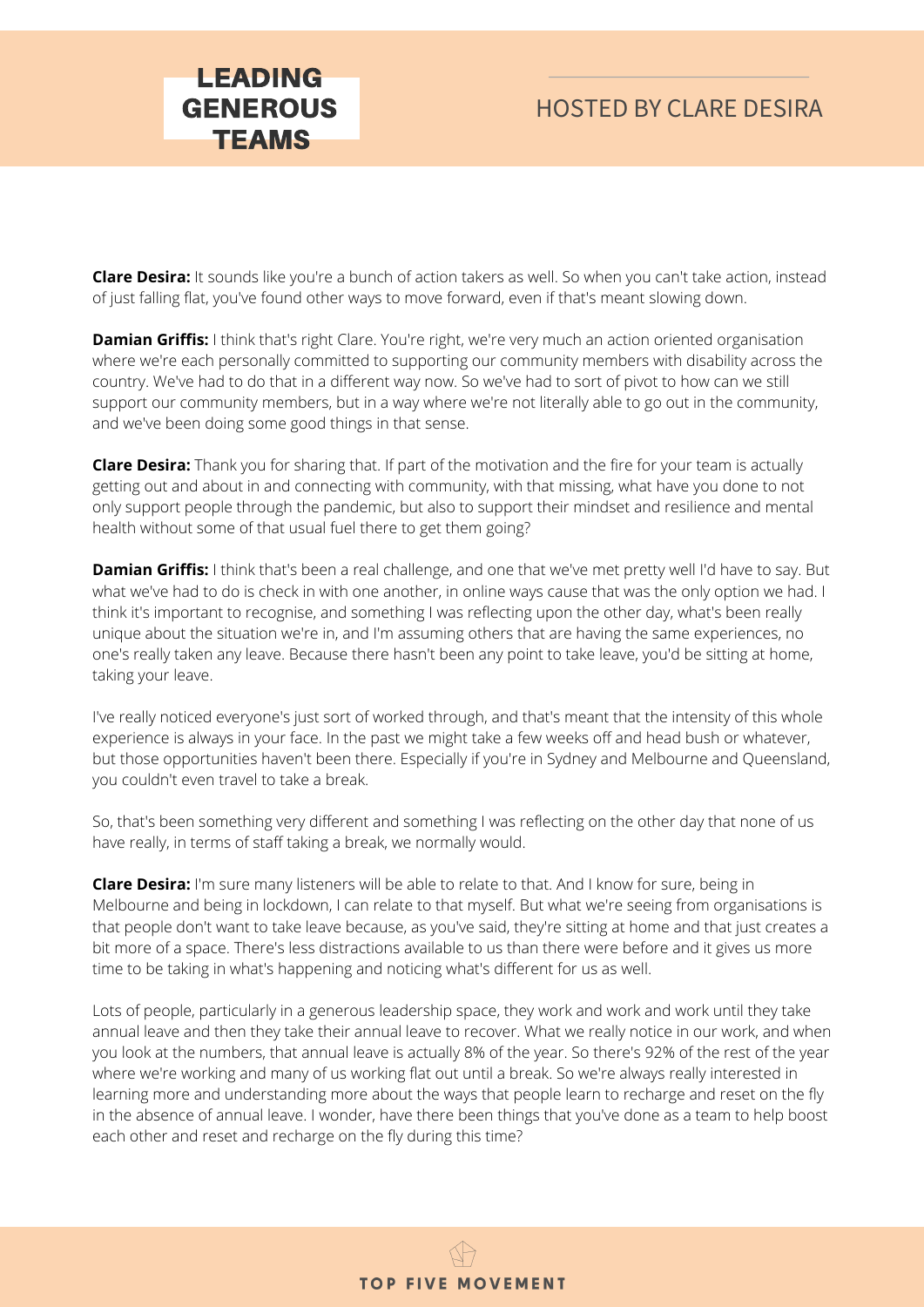

**Damian Griffis:** When the pandemic first set in, we would have regular Friday social Zooms, and I've got a couple of amazing staff who are very good at organising those kinds of things. So that was really important, in the early days of the pandemic. They would be get-togethers not to talk about work, but to have a casual Friday afternoon catch up. If you want to have a glass of wine, go for it or or a glass of Coke or whatever you wanted it to be. That was something we did in the early days of the pandemic. And I think that was really important, just to lighten the mood, because as you know, Clare, as everyone knows who's lived through this pandemic, it's always there. It's always something being talked about and I think to move away from that for a few hours on a Friday afternoon was really important in the early days. So that was a really good idea and I think that worked really well.

**Clare Desira:** That sounds great and I love how you've given your team permission to not talk about work. I know lots of teams are doing this, especially teams like yours that are largely remote or spread right across Australia. I'm really fascinated in the things that you might have learnt out of these new ways of working that you might take forward as well.

**Damian Griffis:** I think there's some positive elements definitely. I think the opportunity for those who want to, to work from home, is a good thing. Even from my own personal experience, I can imagine a sort of hybrid work model going forward, where you might spend three days in the office and a couple of days at home. I think being able to avoid having to spend time traveling to work every day, Monday to Friday, is a really positive experience for a lot of people.

That can lend itself to a bit more work life balance. I'd be pretty confident that every one of the staff members here wants a work future like that. I think we've also had to adapt really quickly to working online and we all have, so that that's a new skillset in itself, being able to do that.

So there's been some positive elements, definitely. It's good for us because we need to do that going forward anyway, because like you said, we've got staff located all around the country so we can't come together in a physical sense regularly anyway at the best of times. So we've just learned how to adapt to that in a better way I think.

**Clare Desira:** Yeah and connecting new ways right across the country by the sounds of it, too.

**Damian Griffis:** Yeah absolutely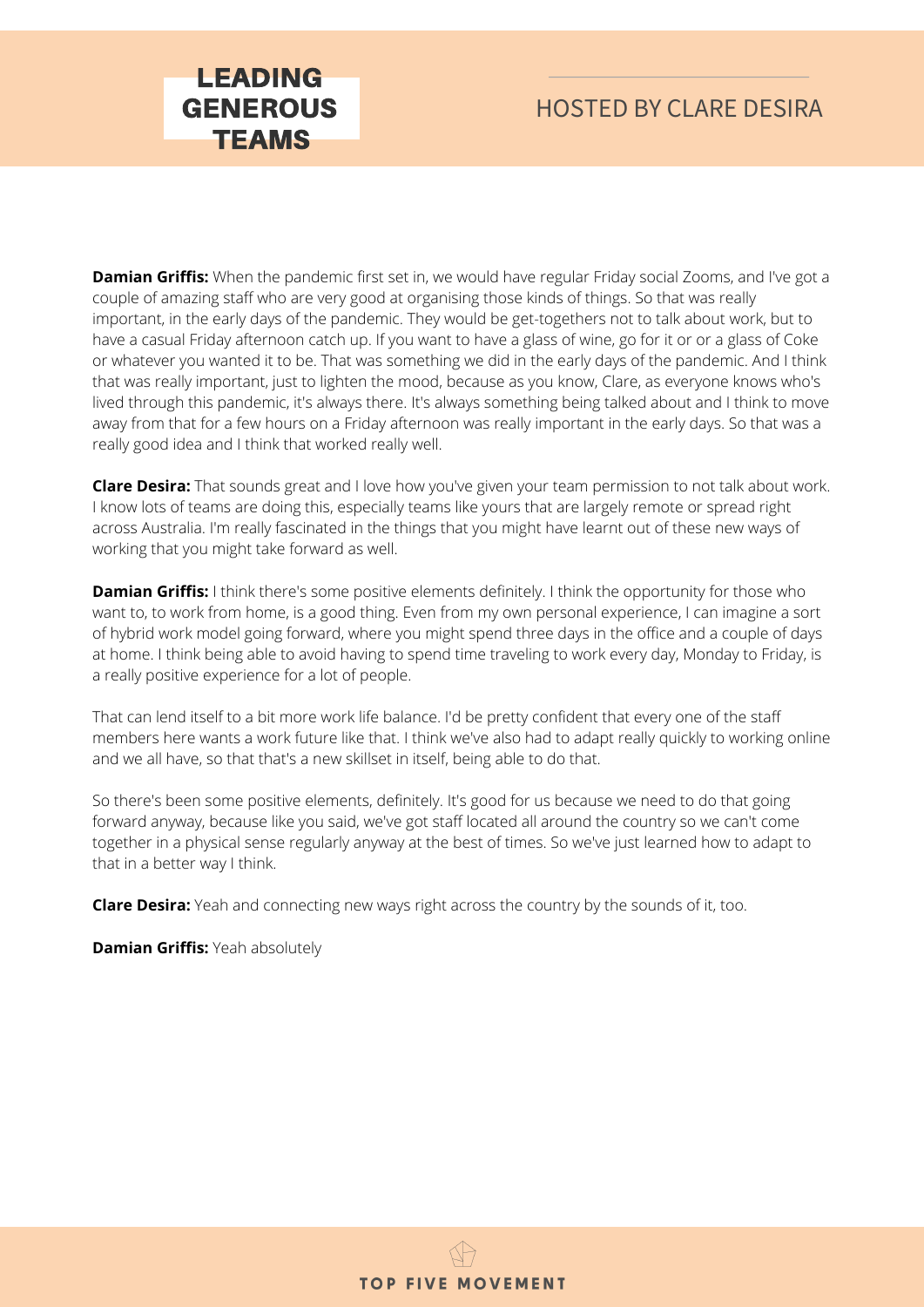#### HOSTED BY CLARE DESIRA

**Clare Desira:** Damien, I'd love to talk about your experience. You've been doing this work for a really long time now, and I can't imagine the energy and resilience that it takes to be continually advocating for human rights in this way. What I'm really interested in, what are some of your non-negotiables when it comes to maintaining and building your own mental health and mindset?

**Damian Griffis:** I'll be really honest with you, Clare, I've had to get a lot better at that to ensure that I have longevity. Because, like you say, the work we do and a lot of other people that work in human services or, or work in a justice sense, one of the real challenges is some of the change you're trying to create, particularly the systemic change you won't necessarily see in your lifetime. And that's kind of an unusual workspace to occupy in some ways. The wheels of the system turn very slowly. The way I approach that personally is I definitely have had great mentors in the past, Aboriginal leaders who were powerful and passionate advocates. Who did it for no money, they didn't even get paid when they did it, they just did it because it was the right thing to do, and I've always admired that. And that's given me perspective.

I also think that as a team we have a lot of comradery, a lot of commitment to the cause and to one another, and I think that is really important. And recognition that the work is hard. I think it's okay to say that, because it is hard. We're dealing with a lot of our Mob who live in extreme poverty and that's very challenging to observe and witness and you have to have an outlet. You have to find a way to let that go. It's always a challenge that, Clare, always.

**Clare Desira:** Over the years, what are some of the ways that you've let that go? What are some of your personal outlets for processing some of that?

**Damian Griffis:** So very personal thing, I have an extra challenge because I'm diagnosed with a generalised anxiety disorder, panic disorder and all sorts of things. So I've had to learn to manage my mental health even on a personal capacity, let alone a work capacity. So that's for me meant that there's certain things I just don't do. I don't drink too much coffee and things like that. I'm very much trying to live as healthy as I can, easier said than done.

I like to do things like swimming, because I love the silence of that. I try to meditate when I can, and I love my sports, so I have outlets. I enjoy playing golf when I can with a mate of mine. But they're very difficult things to find time to do. One of the great challenges for all of us in this kind of work, in any work, I guess, is learning how to be present and doing all you can in that moment. Recognising that we're one cog in the big wheel and we can do what we can do. But I'm also very grateful for a great partner, and I have two wonderful daughters and they give me incredible perspective.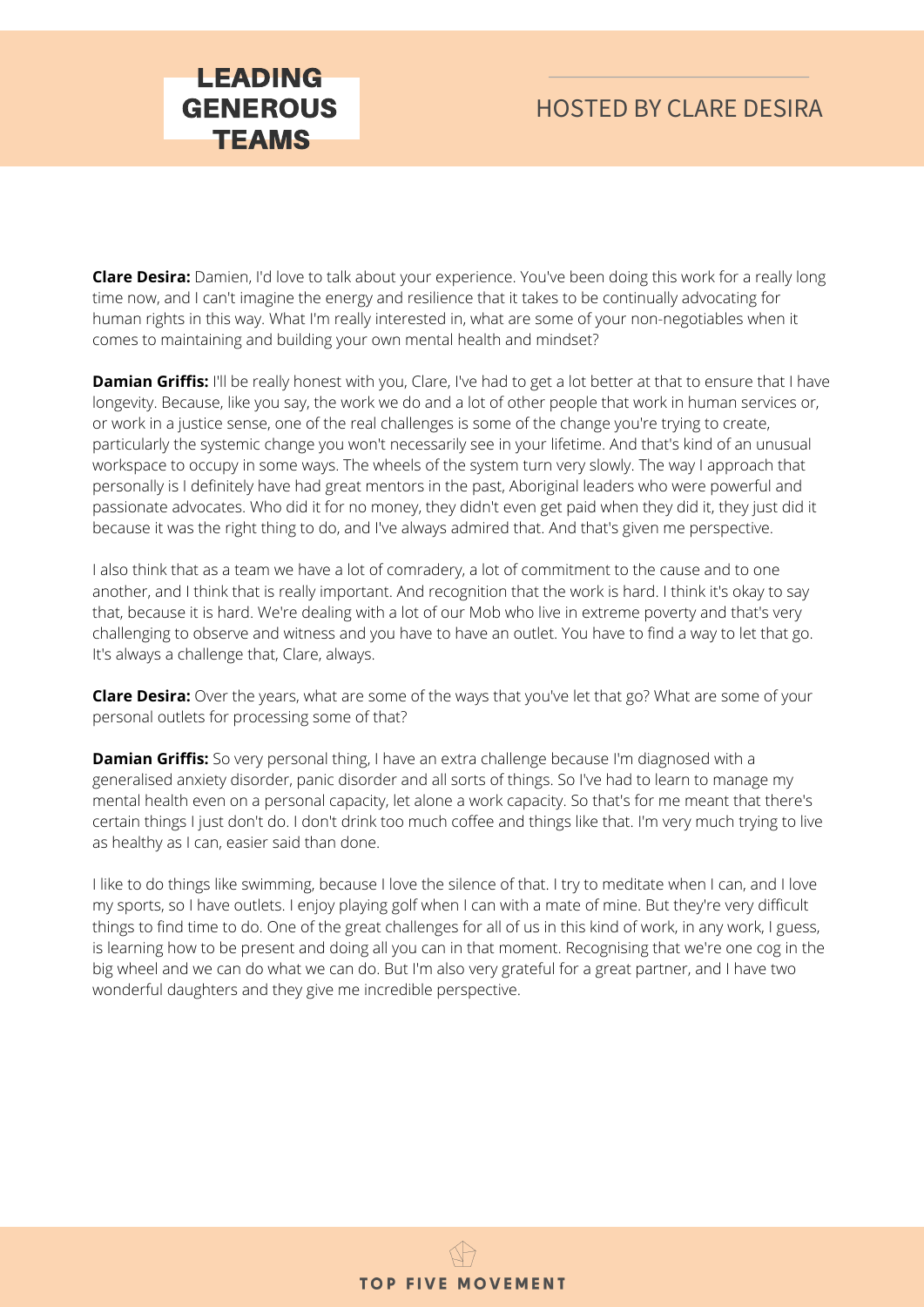And then community itself gives me incredible perspective. So, the other thing I try and do is to remind myself it's not about me anyway. It's about the cause. So I try and take my ego out of things as much as possible.

**Clare Desira:** Keep that perspective. What a great, reminder for yourself as well. Thanks for sharing that Damien. I wanted to get a sense of, when you say that you try to meditate, what does that look like for you? Because it can look different for many different people.

**Damian Griffis:** I'll probably use it in a really broad sense of the word Clare. So for me, even reading a book is a form of meditation for me. I love reading. So one of the great things that I set up this year was a book club with some mates. Every couple of months we get on the Zoom, because we're from different parts of the country, and we have a book club. I think that's been really great because that's outside of work again. Fortunately I have a few mates who are keen readers too, and I find reading a great escape. I often find going to the movies a great escape, but I haven't been able to do that as much, like any of us have this year.

But then I do literal meditation when I get the opportunity. I wish I made it a more consistent part of my daily practice. I have to say, probably like a lot of us, I tend to do it when it's urgent to do it. Slowing down is a challenge for me and I think it is for a lot of us that work in this field, as you would know, Clare, it is hard to walk away. One of the challenges that I think we all face when we're in justice, human services stuff, you're always concerned that we're never doing enough. The way I try and deal with that is to go, again, it's not about me, It's about the cause. So, that can help sometimes.

**Clare Desira:** I find when we're working with leaders in this space, we really try to support them to reframe the idea of switching off, because switching, being off, isn't motivating or exciting, and that's a weird place to be. So we try and encourage leaders to switch into a recharge mode. So you're not either on or off, you're either on or recharging. In whatever shape or form that takes, whether it's having a swim or having your book club with your mates. Whatever it is that supports you to recharge.

**Damian Griffis:** I really like that Clare. I'm going to steal that.

LEADING GENEROUS **TEAMS** 

#### **Clare Desira:** Go for it!

**Damian Griffis:** Cause I'm that kind of person that doesn't particularly like quietness. I can be quite bored with that idea, so a better way to reframe it is recharging. I like that.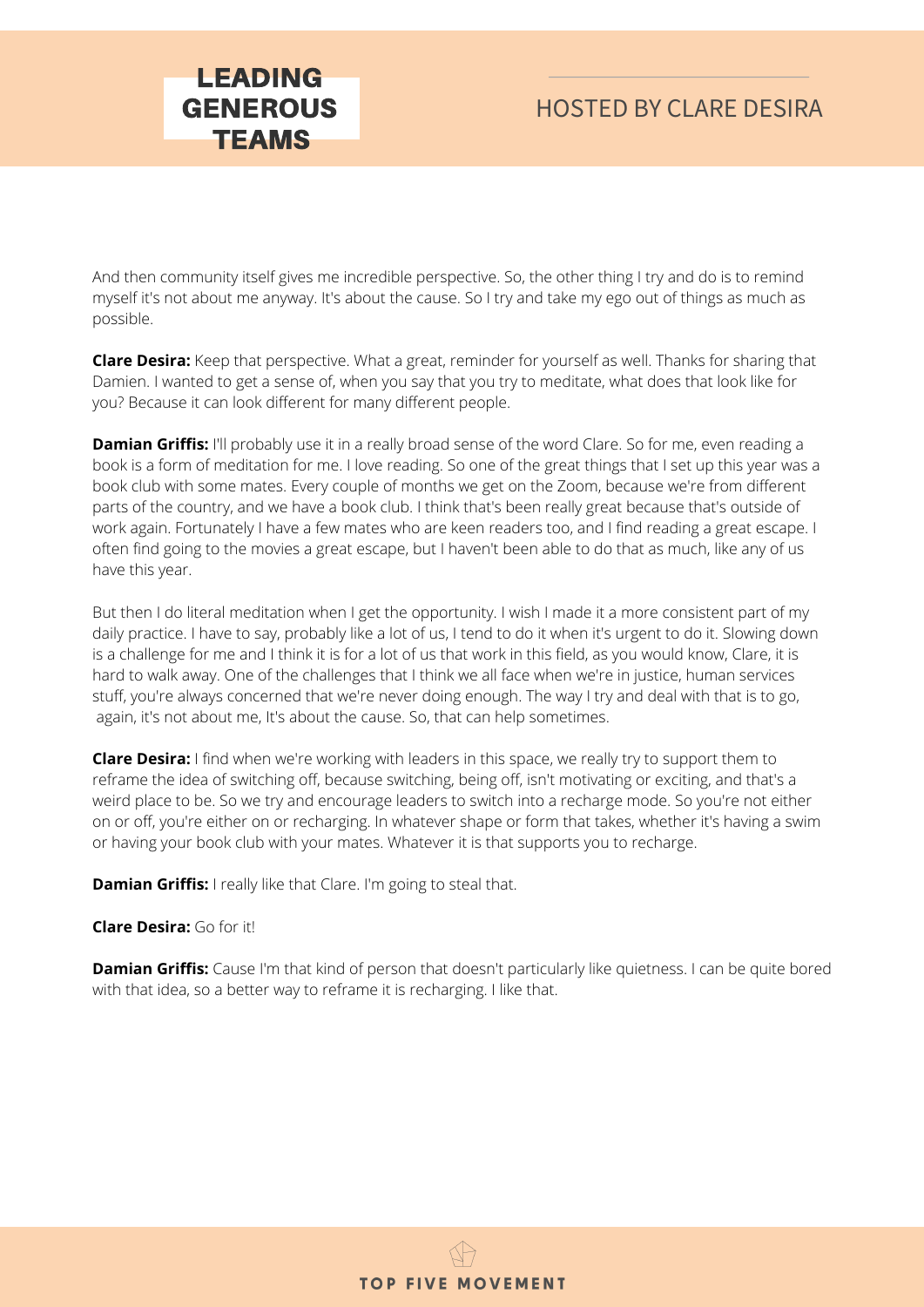# HOSTED BY CLARE DESIRA

**Clare Desira:** Damien, I was really curious to know, at the moment as a leader, what two or three things do you think is helpful and encouraging and productive for people to be remembering right now?

**Damian Griffis:** That there'll be light at the end of the tunnel. You know, we'll get through this. There'll be light at the end of the tunnel. It's really got me thinking, that question, because there's always hope and there's always a brighter future potentially.

I'm really hopeful, but then I'm an idealist. I'm an optimist, like a lot of us are that work in these sort of areas, that will hopefully take the lessons from the pandemic around, particularly not from a first nations perspective, sadly, but in a general sense, the quick mobilisation to me is a really important lesson.

Imagine if we could take those learnings and mobilise quickly to address some of the big challenges facing humanity, such as climate change, or once and for all addressing poverty, and particularly poverty in our first nations communities. I think there's the lessons that we need to take from this global pandemic.

#### **Clare Desira:** What a great insight.

Damien, one of the things that you said was that the work's never done. So I'm sure you've had to learn over the years how to end the day or the work efforts at some point. What would you say to a young leader or another leader that is in that situation, where they log off at the end of the day and the work is never done. And it may never be done in their lifetime.

What would you say is important for them to remember?

**Damian Griffis:** That's a great question, Clare. One of the things that my mentor Uncle Lester Bostock taught me is that we need to recognise where there's sort of a link in the human chain. So, one of the things to settle upon in a way.

An important thing to conceptualise is that some of the change that we're seeking, we won't necessarily see in our lifetime. That doesn't mean we're not doing the work. That doesn't mean that at all, but that the struggle will be ongoing. Hopefully it will end at one point, at some point.

But Uncle Lester in his life saw enormous progress for first nations people, and I know that when he passed, he was anxious to still see more. But in a way it's then passed on and you make the next set of progress and then it's passed on to someone else to make further progress. In an ideal world you'd make the progress rapidly and we'd all be happy and everything would be fine, but I think it's helpful sometimes to get that perspective. But it's not said in a negative sense if you get my drift, it's not about resigning to the fact that therefore we won't necessarily see the change we're looking for, but it's about passing on the baton, and legacy.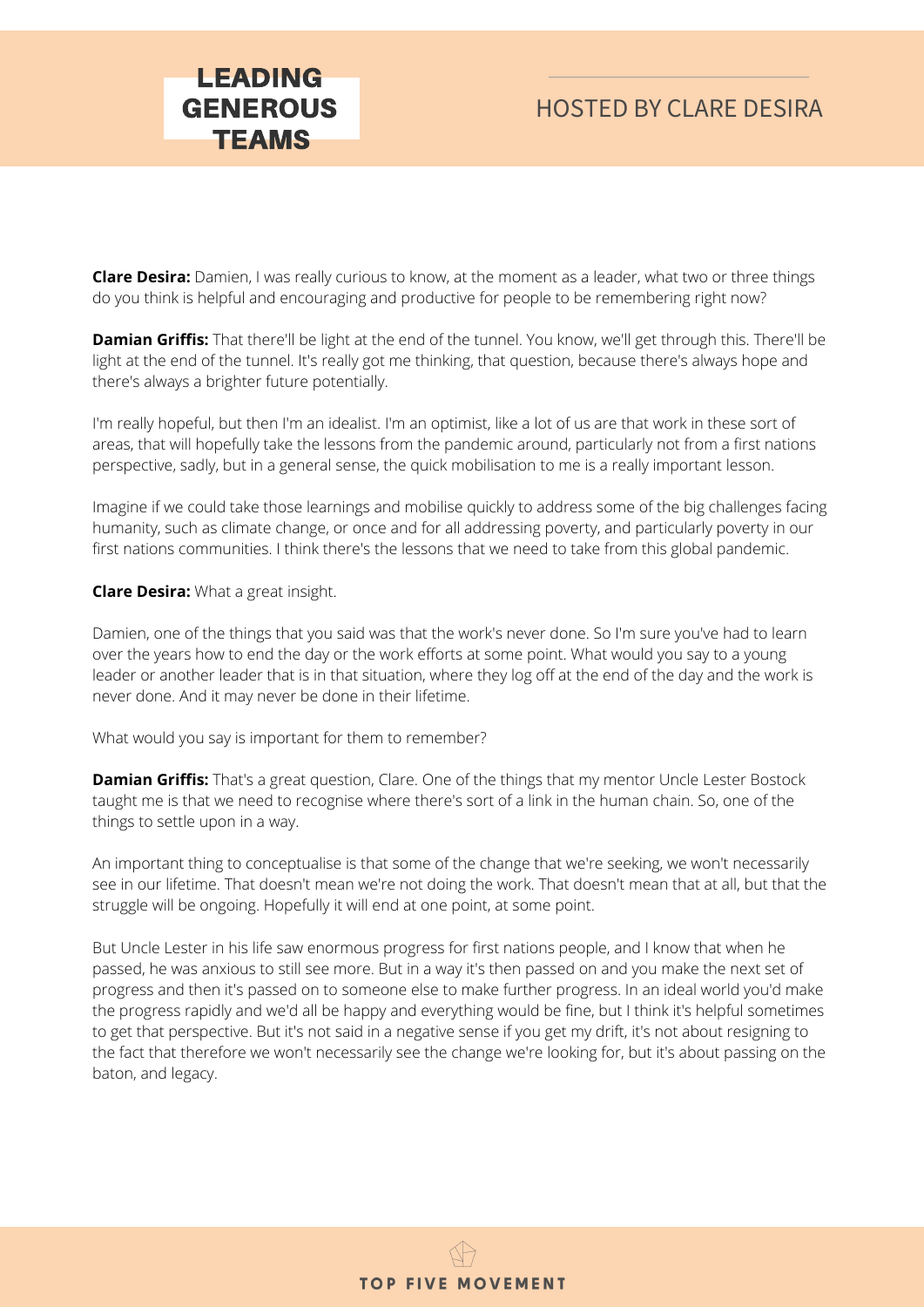# HOSTED BY CLARE DESIRA

it's not meant to sound defeating. It's more around that we're a link in the human chain. It's very much a first nations perspective too, being aware of your place in the world and that there'll be others that come after you and that the thing to leave is the strength and the resilience so that more change can happen. You know, it'd be wonderful to see the change happen in my lifetime that I want to see. I mean we want to see an indigenous voice to parliament. I want to see Makarrata Commission. Will it happen in my lifetime? I think it will. I'm 50 in a few weeks. I think it will, but then beyond that there'll need to be further change. It'll be about making that work effectively, and that may be for the next generation to carry on.

**Clare Desira:** Thank you for explaining that and thank you for making that connection for us around that first nations perspective as well. I think that the more of that perspective that we can learn about and understand is just so incredibly important. So thank you so much.

Damien, thank you so much for your time today. You've shared so many insights and I'm really, really grateful for your time. I know there are many, many hats that you wear in many places you could be right now. So thank you so much for your time.

**Damian Griffis:** Good on you Clare, I really enjoyed it. Cheers.

#### *Post Interview*

**Clare Desira:** Well there you have it, Damien Griffis, what an incredible human, let alone leader. I'm so grateful for the time with Damien. There's so many things that I could expand on, but a couple of places I want to remind you on what Damien spoke about today were around mentors. The second thing is around the work's never done and how we can acknowledge and validate that and also process it. And the last is where you can find some more on this idea of recharging rather than switching off.

So on that first point around mentors, Damian shared that they've been really important for him as a way to build his own mindset, mental health, and resilience.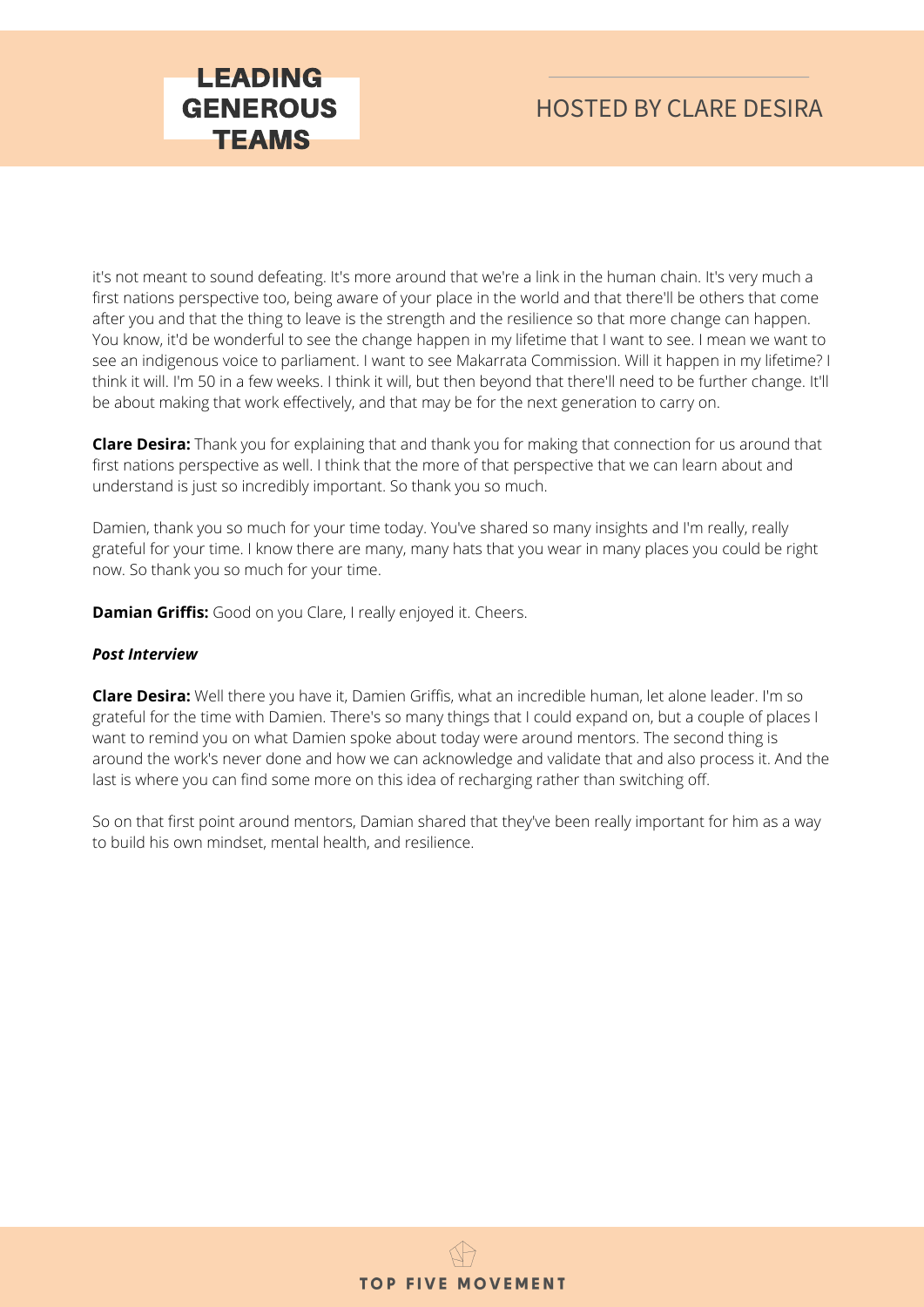#### HOSTED BY CLARE DESIRA

It sounded like Damien's mentors have been really incredible for that sense of perspective, to keep his ego in check, to be able to keep him out of the weeds, keep him going and bring that strength and resilience. And so I wonder when was the last time you chatted with a mentor, or reached out to a mentor, or had a conversation with someone that you know can really support you to step back and keep that bigger perspective and to be able to recognise perhaps progress or strength or confidence you're developing. Or lessons that you're learning, even in some of those really hard and unsexy ways.

The second thing I wanted to touch on was Damien's comment around how the work is never done and that it's really important. One of the things that he's really drawn on is actually taking the time to recognise that the work is hard and it may never feel like the work is done. When it comes to actually recognising and acknowledging that work is hard, there's something here around actually being able to process the emotions that go along with that, and something that can really support us to process emotions is to slow down long enough to notice what they are. To name them, to be able to validate them. This is something that we see can be really powerful for both individuals through our work, but also for teams as well. To be able to say to somebody or say to ourselves, which is equally as powerful, it makes sense that you're feeling really frustrated about this, or it makes sense that you're feeling really sad.

To even be able to name that emotion is often a really great first step in being able to process it. Damien went on to share some of his personal outlets that he draws on to help process some of those emotions, and maybe complete some of those stress cycles when we've been experiencing some real strong emotions. For him it was around swimming and the silence that swimming presents, or eating well to be able to fuel himself in a way that doesn't cause too many, you know, peaks and troughs as he navigates. managing that anxiety, let alone just day to day life. Another was around the book club. I mean, what a great idea to be able to connect with people in a way that isn't about work, you know, to be able to lose yourself in another topic and then know that there's some time to chat about that.

Our outlets for processing emotions are all really different and there are many different ways that that looks. The great reminder that Damien's given us today is the power of actually having some of those and even knowing what some of them are. One of the resources that we've shared before in the podcast, and we're so happy to share again, to support with that is our mindset recharge menu, which really supports generous leaders and people that are doing work that never feels like it's done to do what we talked about today. To actually have a menu of things that can support them to recharge. Not to switch off and find yourself on the couch with the remote aimlessly but fidgety and not really being able to relax, but what are the things that individually work for you that allow you to switch to recharge mode, instead of off mode, so that you can actually re-energise and get back to that work that may never be done, but at least you're turning back up in a different mindset in a different state.